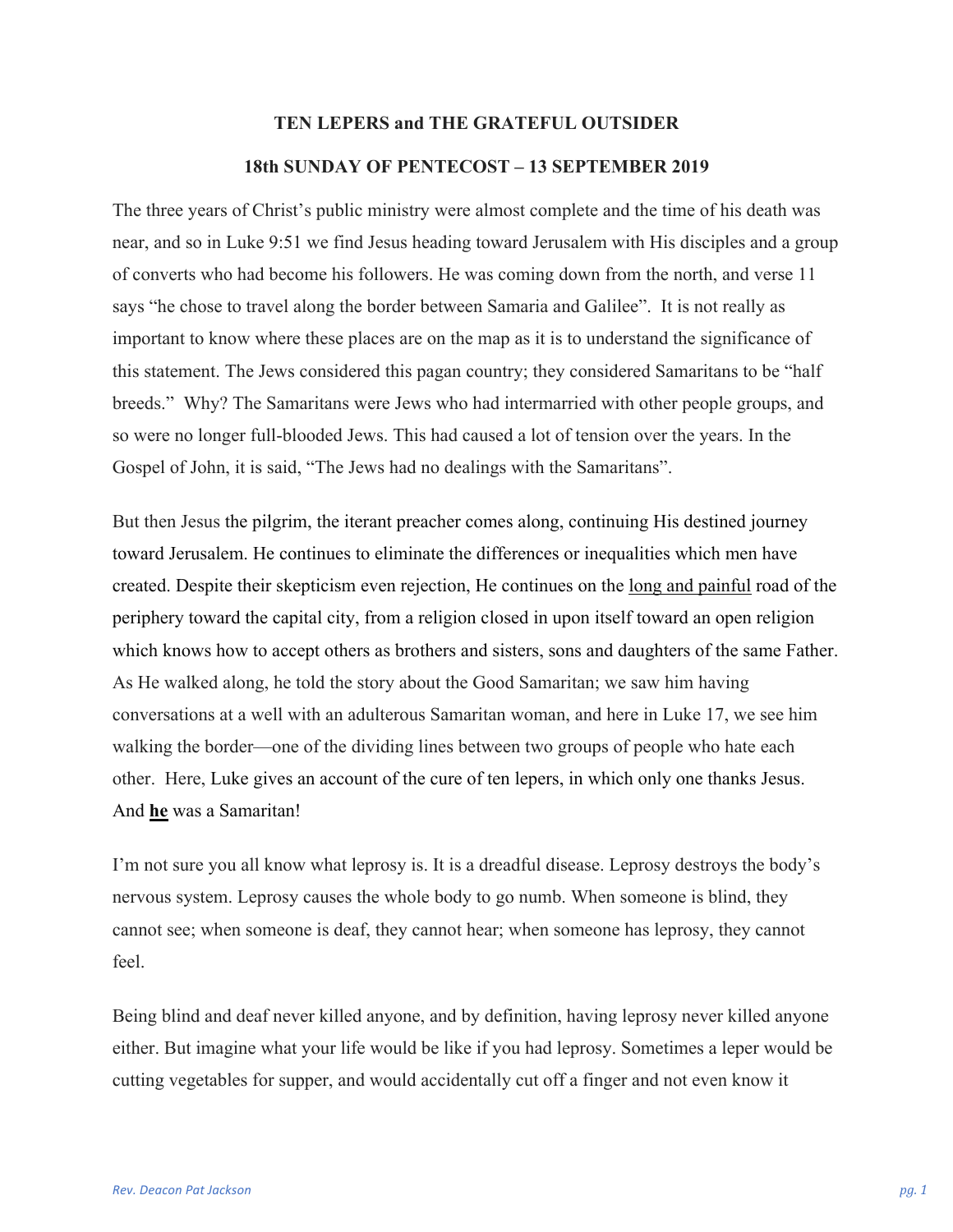because they had no feeling. Sometimes, a leper would be sleeping by a fire, and would roll too close to the fire and burn off their foot without ever waking up. In the extreme cold, a leper

## would freeze his fingers and toes without ever knowing it.

So, a leper does not die from leprosy, but from the damage that is done to the body. This severe type of leprosy is caused by bacteria. Dr. Paul Brand is the modern, world-renowned expert on leprosy, and gives us some wonderful insight in a modern, up-to-date look. It's called Hansen's Disease, HD. It is cruel and Hansen's Disease's numbing quality is precisely the reason it is so horrible. Through biblical record, we learn that people believed any serious sickness came as a result of sin. And leprosy, of all things, **so** horrific, was considered a perfect picture of sin and viewed as a divine curse or punishment. The judgment of sin causes us to lose all **spiritual feeling** just as leprosy causes its victims to lose all physical feeling. Sin causes our hearts to become hard and our conscience to become seared so that we perform and witness the most evil and depraved acts of humankind, and YET feel **nothing** but a detached disinterest. **But back to the story…..**

These ten lepers who were excluded, marginalized, despised, and had no right to live with family were standing at a distance, and no doubt shouting "Unclean! Unclean! to identify themselves as was required as the group approached. They must have heard about the healing power of Jesus because when they saw who it was, they changed that call and instead shouted: "Jesus, Master! Have mercy on us!" By means of crying out they expressed their faith in Jesus and their **hope** for the cure that would bring them back to wholeness and give them purity… – to feel again accepted by God, to address Him and to receive the blessings promised to Abraham. Jesus' response to their shouts was, "Go and show yourselves to the priests!" According to ancient Levitical law only a priest could pronounce them clean. Priests had to verify the cure and bear witness to the purity of the one who had been cured. Their request and this response from Jesus demanded great hope, faith and obedience because the men must go show themselves without first having experienced the healing. While they were going, they were healed. They, who were outcast, who had no hope, who had no future to look forward to, now had received their lives back! Notice, Jesus does not touch them as he had the leper of Luke 5:12-14. Jesus heals them from a distance. The prospect of normal life has returned to the ten through the messianic work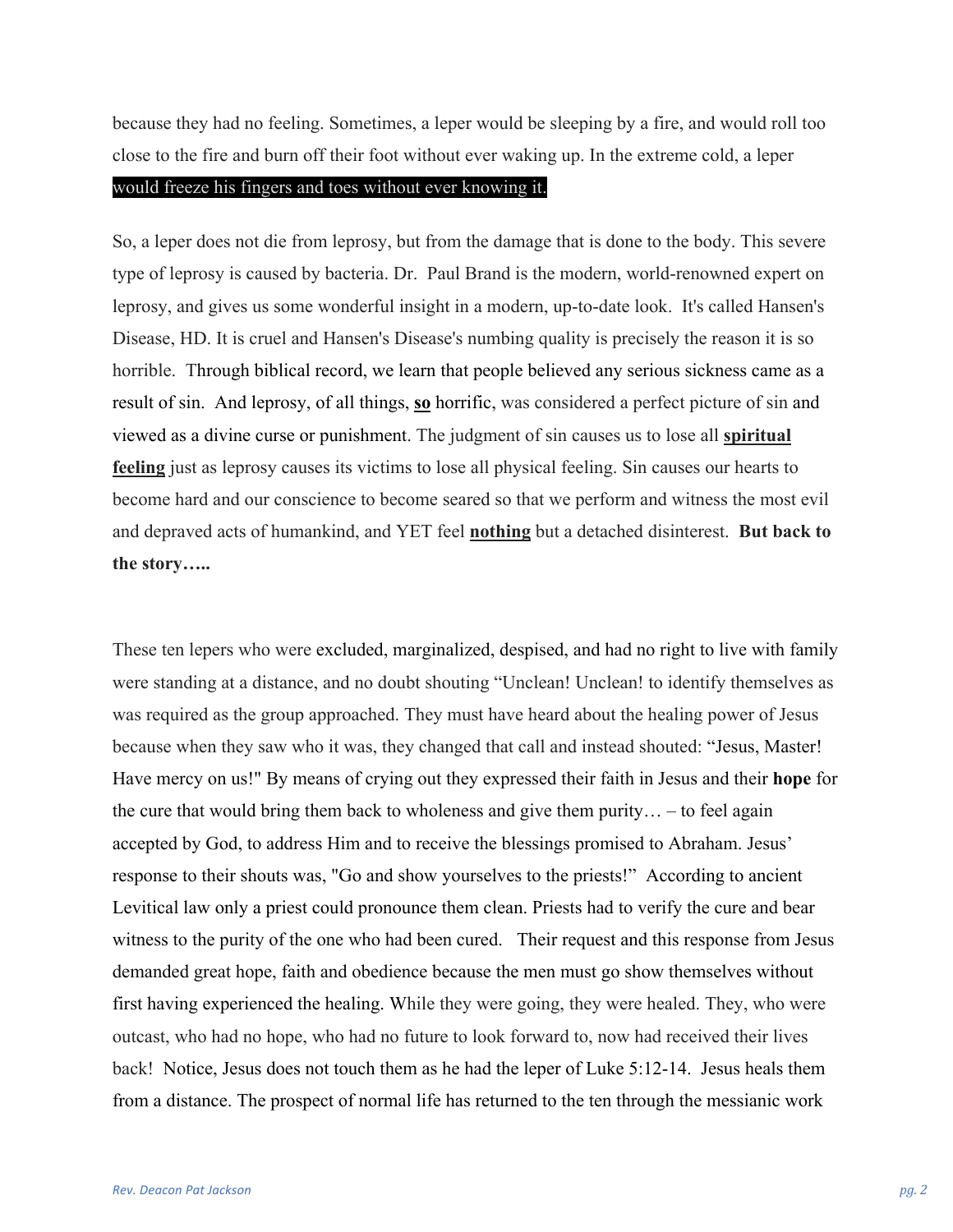of the Master. This cure recalls the story of the purification of Naaman the Syrian read as our 1<sup>st</sup> lesson this morning. The prophet Elisha orders the man to go and wash in the Jordan "seven times"! Naaman with some cudgeling **had** to trust and **act** upon the word of the prophet. Jesus ordered the ten lepers to present themselves to the priests. They had to believe in the word of Jesus. They had to go as if they had already been cured when in reality their bodies continued to be covered with leprosy. It happens that along the way their cure takes place. Naaman needed to dip himself in the river seven times to effect **his** cure and he did. So is the power of faith and obedience!

"One of them, seeing himself cured, turned back praising God at the top of his voice, and threw himself prostrate at the feet of Jesus, thanking him. The man was a Samaritan. **Statistically**, this account of only 1 returning to give thanks is true. Realize that when you serve others - only about 10% will thank you. **Acknowledge** this or else you are in for a **big** disappointment. Serving others is a thankless task. This is why we serve God rather than men, because, we know that God **always** sees, and He will thank us when we stand before Him, even if humans do not. Now, the **other** side of this coin is also true. Though only 10% will thank **you**, make sure that **you** are in the 10% that thanks others. When someone does something good for you, or nice to you, thank them! Send a card. Give them a plate of cookies or just call on the phone and tell them how much you appreciate them.

Jesus observes the scene and questions: "Were not all ten made clean? The other nine, where are they? Has no one come back to give praise to God except this foreigner?" Naaman, the Syrian, again appears in Luke 4:27, when Jesus provokes anger among his listeners by reminding them that, although there were many in Israel with "leprosy," only the foreigner Naaman was healed. Why did the others not return? Why only the Samaritan, the foreigner, the marginalized outcast? In the opinion of the Jews of Jerusalem, the Samaritan did not observe the law as he should. And among the Jews the tendency was to observe the law in order to merit, deserve or acquire justice. Thanks to the observance, they already had accumulated merits and credit before God, they believed. Gratitude and gratuity do not form part of the vocabulary of persons who live their relationship with God in this way. The Samaritan represents the person who realizes he has no merits or rights before God. Everything is grace, beginning with the gift of one's own life!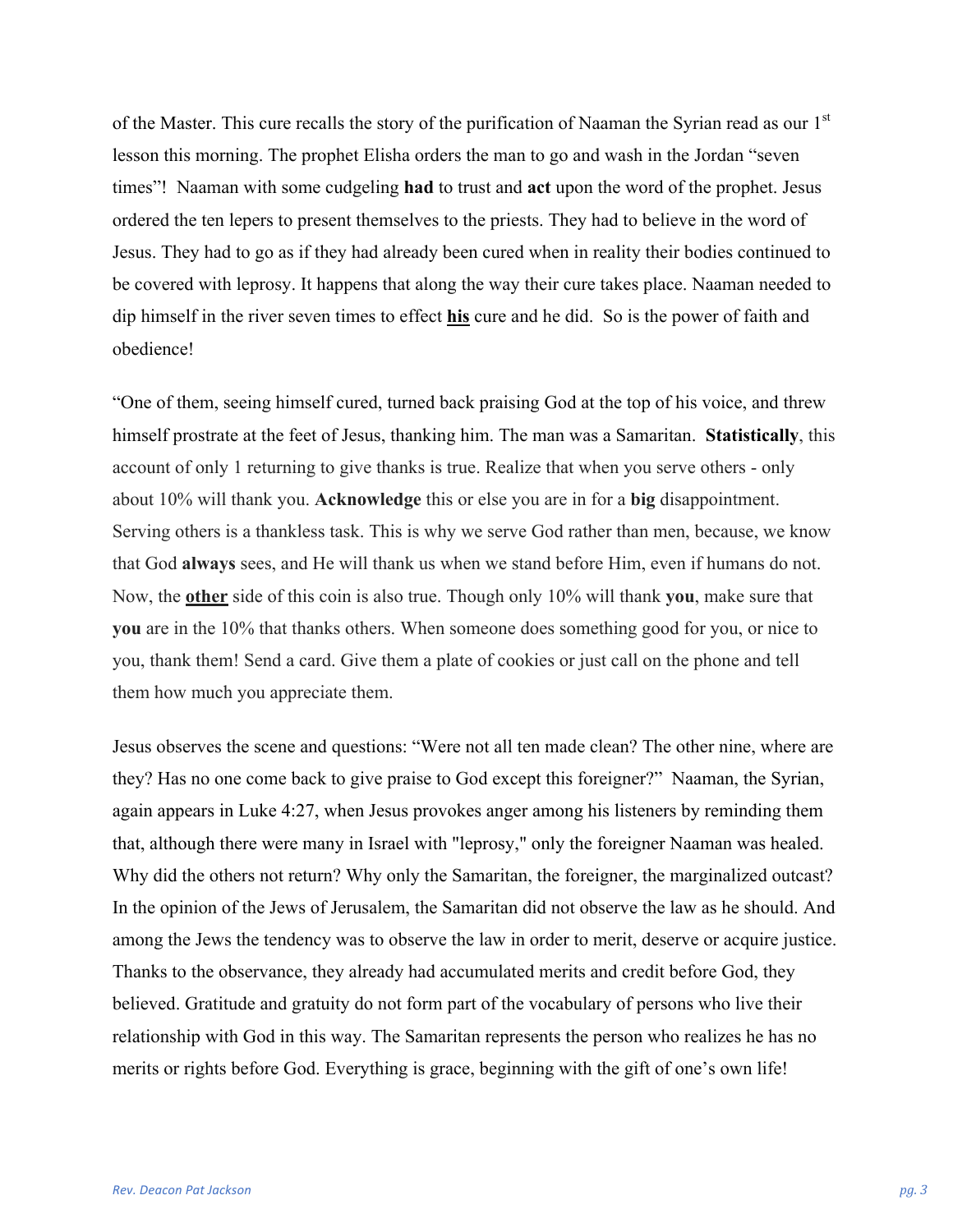And the other nine…Are they to be faulted for carrying out Jesus' orders? Could it be that since it was the **Law** to be proclaimed clean by the priest, they, like the Pharisees, focused adherence to the Law above gratitude? Here, in this parable, Jesus, presents a Samaritan as a model of gratitude and of love which must have been quite shocking to the Jews, because for them, the Samaritans as pagans were of no value. Religiously and socially defiled in every way with no family, no job, no friends, no worship, no hope, they were portrayed as walking illustrations of sin, of divine judgment; theirs was a horrific life. Little wonder that when Jesus came to their village, they cried out to Him collectively. In today's society **our** poor are those who fulfill the role of the Samaritan. They are frequently held in disdain – considered less than, and language used to describe them is often derogatory. The Good News of Jesus is addressed in the first place to the persons of these groups who were considered unworthy to receive it. The salvation of God which reaches **us** through Jesus is purely a gift. It does not depend on the merits of any one and helps us to rediscover this dimension of gratitude in life. On this point, the Samaritan gave a lesson to the Jews. Everything that we receive should be considered a gift from God who comes to us through our interactions with others. In Luke, ten lepers did not shrink back from their hope to be part of their community... again. But one of their number had a double burden. He was a leper and a hated ethnic enemy of the community - that of the upper-class - He was a Samaritan. His extreme isolation helped him see who Jesus really is and look at what he does with that recognition. He comes back and he does three things. (1) "Glorifies God with a loud voice." Perhaps a voice that now was able to do what it hadn't been able to do for years. No more squeaky, raspy, leprosy-affected larynx. Now he could cry out with new vocal chords. (2) He falls on his face at Jesus' feet and (3) he worships Jesus. The same was true for Naaman, who now standing before the prophet Elisha confessed: "Now I know that there is no God in all the earth except in Israel"

Gratitude is a theme which is typical in the Gospel of Luke. In it we are challenged to live in/with an attitude of gratitude and praise to God for **everything** we receive from Him. As examples, Luke gives us several canticles and hymns which express this experience of gratitude and of thanksgiving such as Mary's Magnificat, Zacharia's Song of Praise, the Gloria in Excelsis (song of the angels) which we sing at the Eucharist and Simeon's song which is sung at our Evening Prayers.